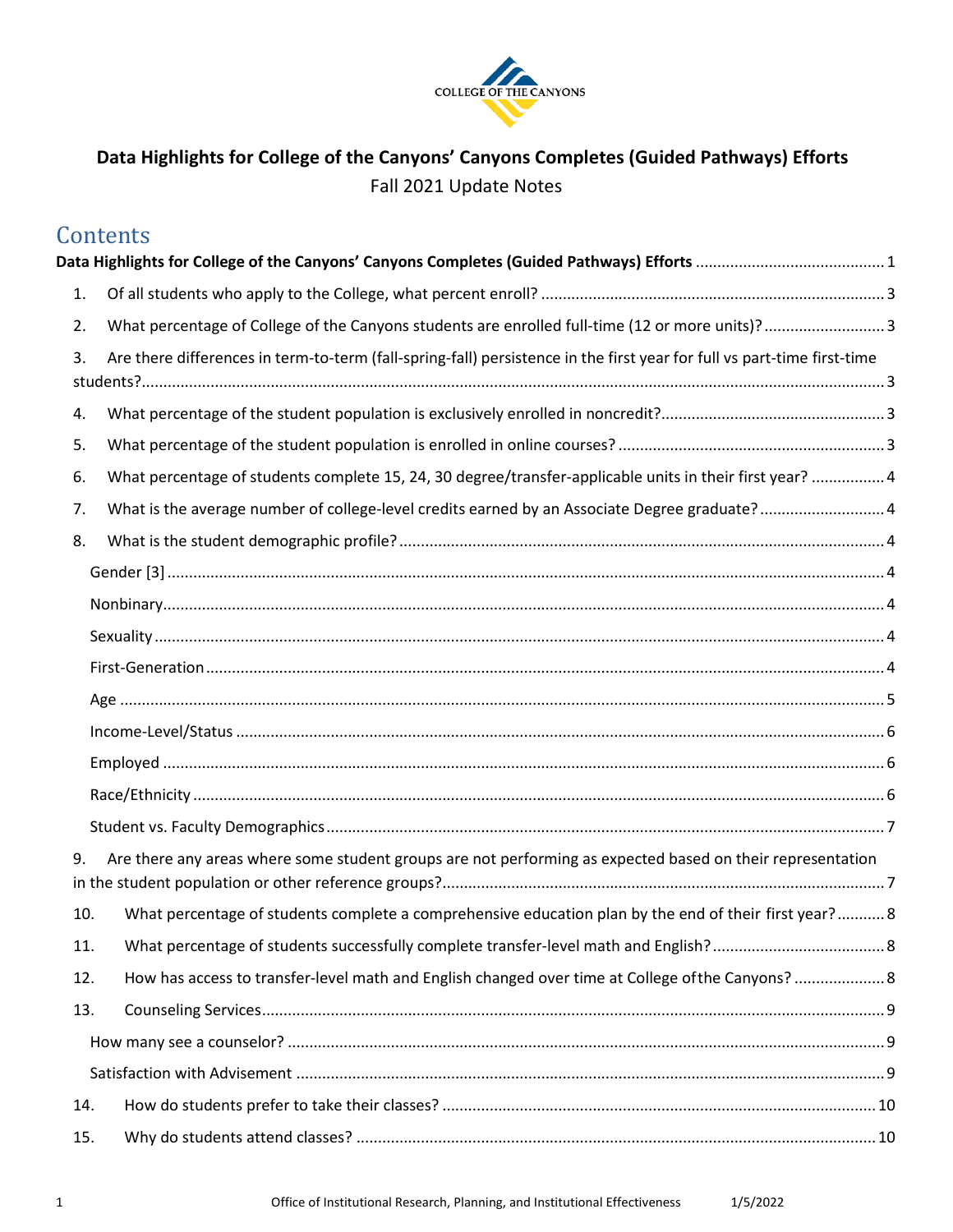| 16. | Have students received the COVID-19 vaccine? What impact has the vaccination and/or testing requirement |  |
|-----|---------------------------------------------------------------------------------------------------------|--|
|     |                                                                                                         |  |
| 17. |                                                                                                         |  |
| 18. |                                                                                                         |  |
| 19. |                                                                                                         |  |
| 20. |                                                                                                         |  |
| 21. |                                                                                                         |  |
|     |                                                                                                         |  |
|     |                                                                                                         |  |
|     |                                                                                                         |  |
|     |                                                                                                         |  |
|     |                                                                                                         |  |
|     |                                                                                                         |  |
|     |                                                                                                         |  |
|     |                                                                                                         |  |
| 22. |                                                                                                         |  |
| 23. |                                                                                                         |  |
|     |                                                                                                         |  |
|     |                                                                                                         |  |
|     |                                                                                                         |  |
| 24. |                                                                                                         |  |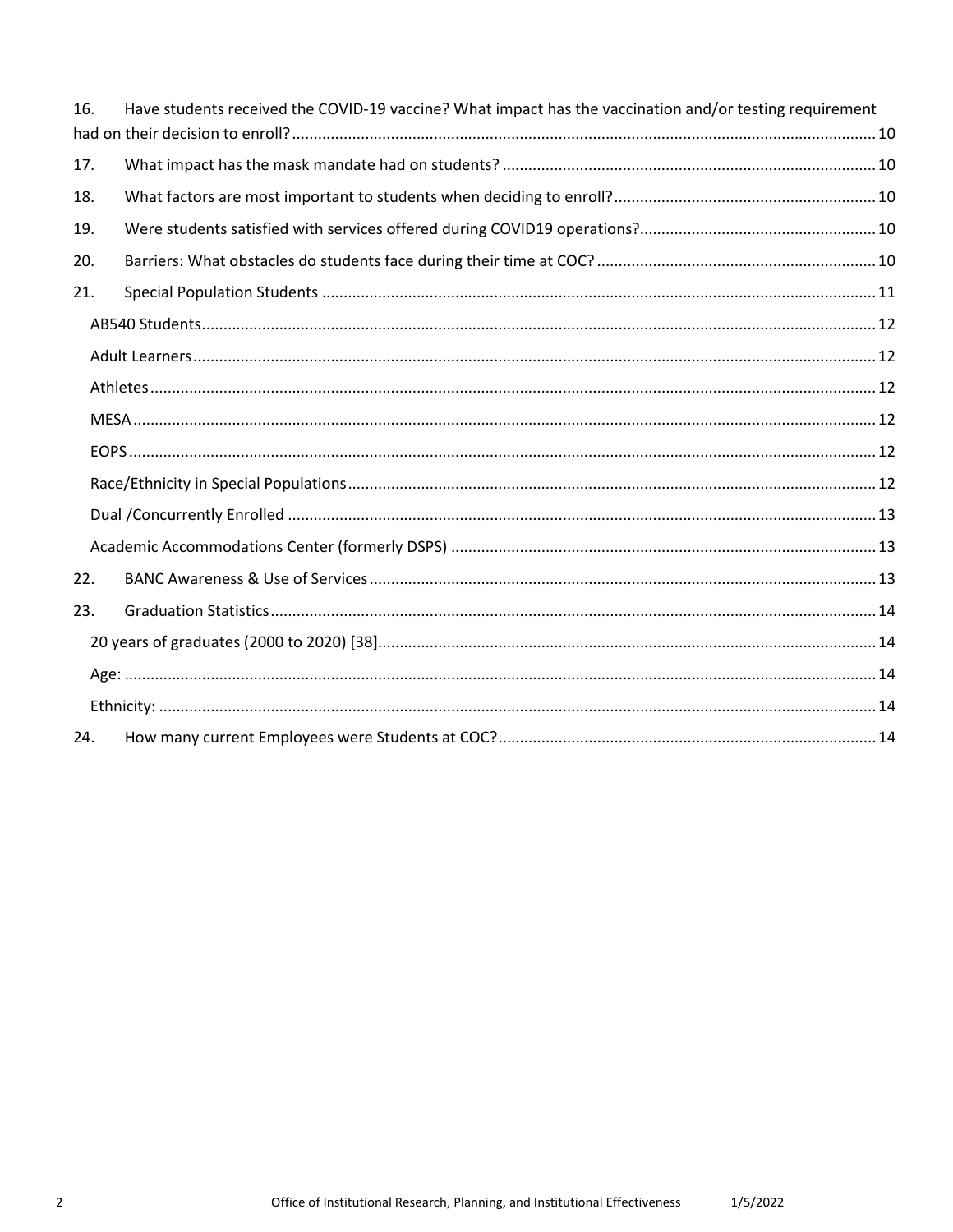#### <span id="page-2-0"></span>**1.** *Of all students who apply to the College, what percent enroll?*

About half of students who apply to the College enroll [1].

 Among first-time students who are credential-seeking, this rate is 61% in fall 2021, a drop from the 70%, from prior years [2]

# <span id="page-2-1"></span> **2.** *What percentage of College of the Canyons students are enrolled full-time (12 or more units)?*

Approximately 1/3 of students are enrolled full-time while 2/3 are enrolled part- time in a given term. [3]

For a Fall 2018 cohort of first-time students, results showed that the average number of units in their first four primary terms (Fall 2018, Spring 2019, Fall 2019, and Spring 2020) indicated that 66% were part-time and 34% full-time. [4]

# <span id="page-2-2"></span> **3.** *Are there differences in term-to-term (fall-spring-fall) persistence in the first year for full vs part-time first-time students?*

 to full-time students in the same cohort (33% – part-time and 9% – full-time). Full-time students in the cohort (72% - full-time and 45% - part-time). [4] A *higher* percentage of part-time students in a first-time student cohort (Fall 2018) **did not** persist compared were almost *twice as likely* to persist fall to spring to fall compared to part-time students in the same cohort

|                            | Fall only (No spring,<br>no consecutive fall) | Fall to spring only | Fall to fall (no<br>spring) | Fall to spring to fall |
|----------------------------|-----------------------------------------------|---------------------|-----------------------------|------------------------|
| Part-time (n=1,073)        | 33%                                           | 18%                 | 4%                          | 45%                    |
| <b>Full-time (n=2,095)</b> | 9%                                            | 17%                 | 2%                          | 72%                    |
| <b>Overall (n=3,245)</b>   | 18%                                           | 18%                 | 3%                          | 62%                    |

*Table 1. Fall 2018 First-time Cohort Persistence Rates* 

# <span id="page-2-3"></span> **4.** *What percentage of the student population is exclusively enrolled in noncredit?*

 and noncredit courses. 80% of students in the Fall 2020 semester were enrolled in only credit courses. [4] In the Fall 2020 semester, approximately **2%** of the student population was exclusively enrolled in noncredit classes (excludes Fire, Sheriff and Police In-Service Agreement students) and 13% were enrolled in both credit

### <span id="page-2-4"></span>**5.** *What percentage of the student population is enrolled in online courses?*

 Among all enrolled, about 52% were enrolled in at least one 100% online course during the Fall 2020 semester. Due to COVID-19 stay-at-home orders, the majority of courses were either offered in a 100% online format or an Online Live format. Online Live was a substitute for face-to-face courses. It consisted of scheduled live Zoom lectures. Online Live is not represented in the analyses below because it does not meet the definition of 100% at scheduled class times. [5] Online, where classwork is all online, primarily via Canvas, without a requirement to meet with the instructor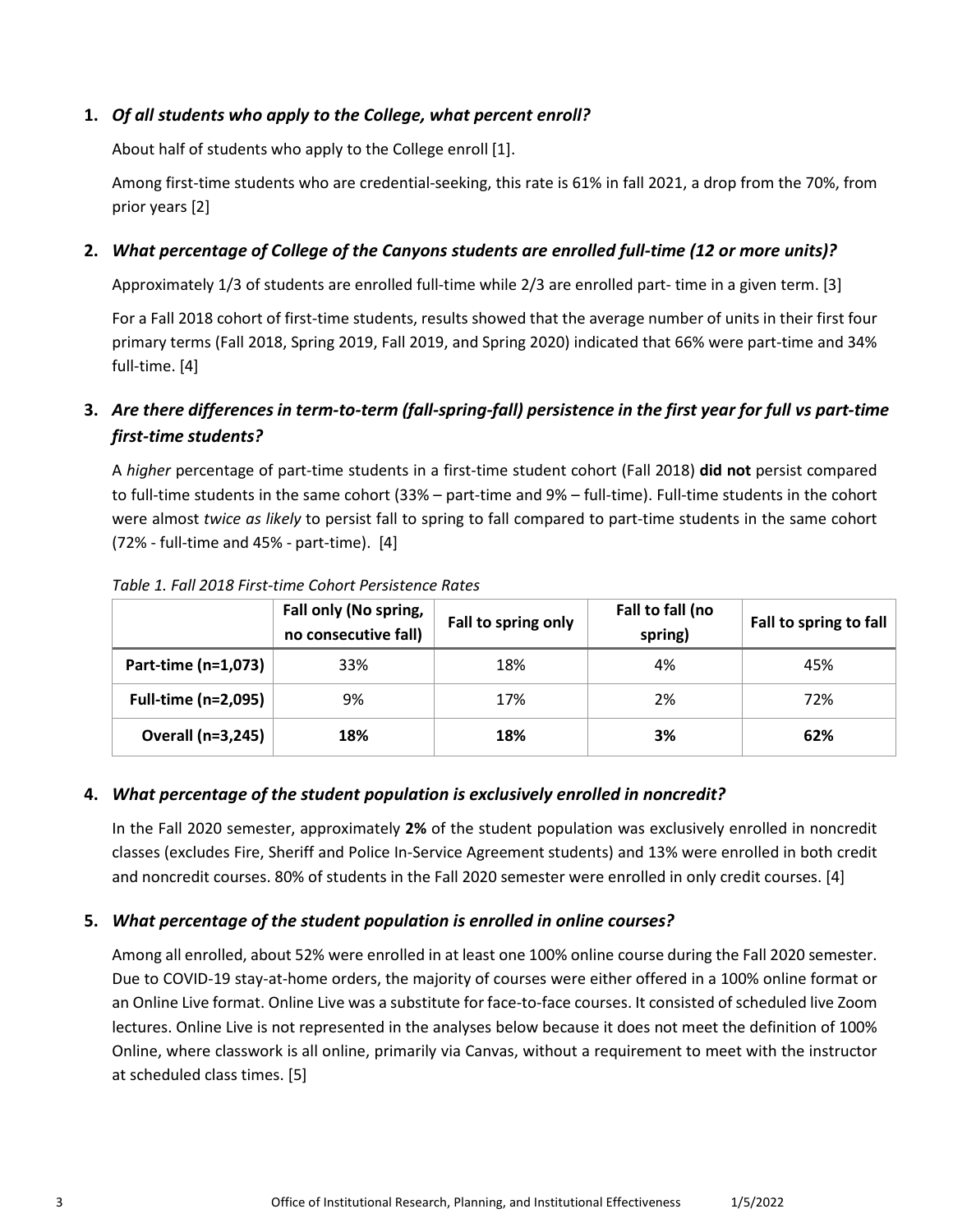# <span id="page-3-0"></span>**6.** *What percentage of students complete 15, 24, 30 degree/transfer-applicable units in their first year?*

 Of the 2018-19 cohort, overall, 34% successfully completed 15+ units, 19% completed 24+ units, and 8% successfully completed 30+ units in their first year.

|                                | Earned 15+ Credits in | <b>Earned 24+ Credits</b> | <b>Earned 30+ Credits</b> |
|--------------------------------|-----------------------|---------------------------|---------------------------|
|                                | <b>First Year</b>     | in First Year             | in First Year             |
| African American/Black (N=163) | 43%                   | 18%                       | 10%                       |
| Asian (N=180)                  | 29%                   | 15%                       | 7%                        |
| Filipino/a/x (n=164)           | 37%                   | 18%                       | 9%                        |
| Hispanic/Latinx (N=1,665)      | 42%                   | 19%                       | 7%                        |
| White (N=946)                  | 42%                   | 19%                       | 7%                        |
| Unknown (n=324)                | 10%                   | 5%                        | 5%                        |
| <b>Overall (N=3,278)</b>       | 34%                   | 19%                       | 8%                        |

*Table 2. College Units Successfully Completed by First-Time Students: 2018-19 Cohort [6]* 

# <span id="page-3-1"></span> **7.** *What is the average number of college-level credits earned by an Associate Degree graduate?*

 AA/AS (not ADT) and 90 for ADT earners. The average number of units earned by graduates in 2019-20 was 83 for all Associate Degree earners, 86 for AA/AS (not ADT) and 84 for ADT earners. The goal for the college is to Success goal. [7] The average number of units earned by graduates in 2018-19 was 93 for all Associate Degree earners, 95 for reduce this number to 79 by 2021-22 which is in alignment with the California Community Colleges Vision for

# <span id="page-3-3"></span><span id="page-3-2"></span> **8.** *What is the student demographic profile?*

### **Gender [3]**

- Male 55%
- Female 45%
- Unknown .5%

### <span id="page-3-4"></span>**Nonbinary**

2% self-report non-binary/non-conforming/Transgender identify. [8]

 Less than 1% of students who enrolled after applying in the 2015-2016 and 2016-2017 academic years self-identify as transgender. [9]

### <span id="page-3-5"></span>**Sexuality**

 either homosexual or bisexual, respectively. [9] 2% of students who enrolled after applying in the 2015-2016 and 2016-2017 academic years self-identified as

### <span id="page-3-6"></span>**First-Generation**

 followed by Asian (13%), and African-American/Black (12%). [10] During the Fall 2020 semester, 22% of students enrolled were first-generation. While first-generation students comprised 22% of all Fall 2020 enrollments, among Hispanic/Latinx students, 34% were first-generation,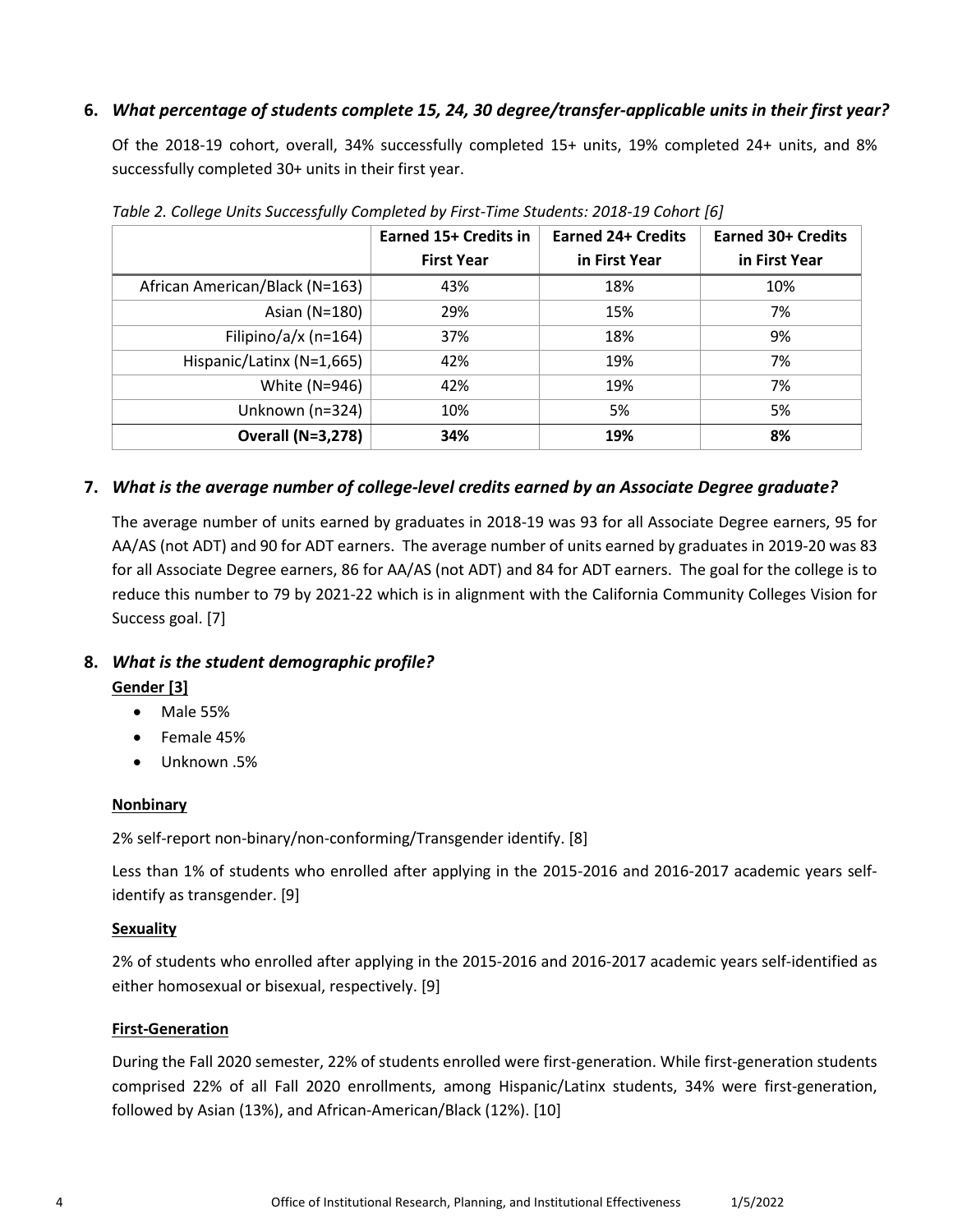

#### *Figure 1. Proportion of First-Generation Students within each Race/Ethnicity Fall 2020*

 *Table 3. Number of First-Generation Students within each Race/Ethnicity: Fall 2020 [10]* 

| Race/Ethnicity                 | Total (n) | <b>First Generation (n)</b> |
|--------------------------------|-----------|-----------------------------|
| African-American/Black         | 1,044     | 125                         |
| American Indian/Alaskan Native | 64        | $\ast$                      |
| Asian                          | 1,322     | 177                         |
| Filipino/a/x                   | 906       |                             |
| Hispanic/Latinx                | 9,987     | 3355                        |
| Multi-Ethnicity                | 532       | 51                          |
| Pacific Islander               | 49        |                             |
| Unknown                        | 681       | 23                          |
| White Non-Hispanic             | 5,622     | 622                         |
| Overall (n)                    | 20,207    | 4,366                       |

 *Note: -- indicates data not available and '\*' indicates sample is less than 10 students* 

#### <span id="page-4-0"></span>**Age**

56% of students are age 24 or younger while 44% of students are age 25 or older. [3]

|            | <b>Fall 2018</b> | <b>Fall 2019</b> | <b>Fall 2020</b> |
|------------|------------------|------------------|------------------|
| Age        | $(N=20,914)$     | $(N = 20,018)$   | $(N=20,207)$     |
| 19 or Less | 31%              | 34%              | 32%              |
| 20-24      | 30%              | 28%              | 24%              |
| 25-29      | 12%              | 11%              | 13%              |
| 30-34      | 7%               | 7%               | 8%               |
| 35-39      | 5%               | 6%               | 6%               |
| 40-49      | 10%              | 9%               | 10%              |
| $50 +$     | 6%               | 6%               | 7%               |

*Table 4. Student Population by Age*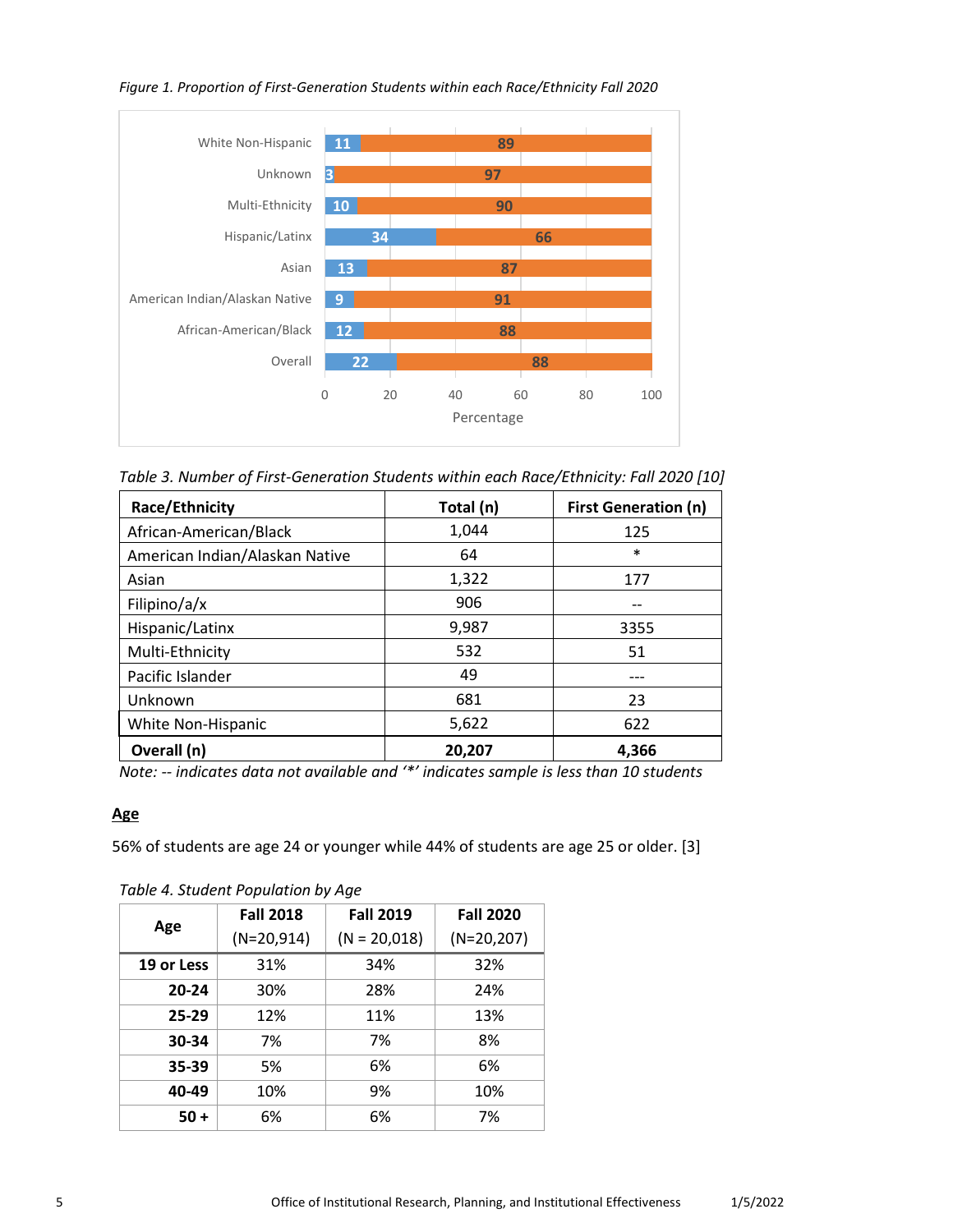#### <span id="page-5-0"></span>**Income-Level/Status**

25% of survey respondents have a combined annual income and household size that is at or below the federal poverty level based on U.S. Census Bureau's designation of poverty. [11]

| <b>Self-Reported Income</b> | Percentage |
|-----------------------------|------------|
| Less than \$25,000          | 22%        |
| \$25,001-\$40,000           | 13%        |
| \$40,001-\$70,000           | 13%        |
| \$70,001-\$90,000           | 7%         |
| \$90,001-\$120,000          | 22%        |
| Don't want to answer        | 23%        |
| Total (n)                   | 2,457      |

*Table 5. Self-reported Household Income Level [11]* 

 Of Fall 2019 enrollments 45% were financial-aid recipients. Lower income status (defined as financial aid recipients) varies by campus location as well. With a higher proportion of financial-aid recipients enrolled at the Canyon Country campus (55%) than those enrolled at the Valencia campus (47%). [12]

#### <span id="page-5-1"></span>**Employed**

70% - 82% of students report being employed. [11] [13] [14]

#### <span id="page-5-2"></span>**Race/Ethnicity**

The table below shows a dramatic change since the College was formed. The most striking changes are the increases in Hispanic/Latinx students and decrease in the proportion of White students. The Hispanic/Latinx population represents nearly half of the student population compared to about one-third of the White population. [5]

**Ethnicity 1970\* 1980\* 1990 2000 2018 2019 2020**  Asian/Pacific Islander | \* | \* | 4% | 5% | 7% | 7% | 7% African American/Black | 2% | 2% | 2% | 4% | 5% | 5% | 5% Filipino/a/x \* \* \* 2% 3% 4% 5% 5% Hispanic/Latinx | 5% | 10% | 11% | 19% | 49% | 50% | 49% Native American **\*** \* \* 1% 1%  $\leq 1\%$  <1% <1% <1% Other/Two or more races\*\* | 1% | 7% | 2% | 6% | 2% | 2% | 3% Unknown/Declined to state \* \* 0% 7% 3% 4% 3% White 92% 81% 79% 56% 30% 28% 28% **Total Enrollment (n) 1,141 3,589 6,502 10,891 20,914 20,018 20,207** 

*Table 6. College of the Canyons Historical Changes in Student Demographics* 

*\*Asian/Pac. Isle, Filipinx, Native American and Unknown not reported as separate groups during these periods.* 

*\*\*Moved to Two or More Race classification in 2008. Student Headcount, includes ISAs*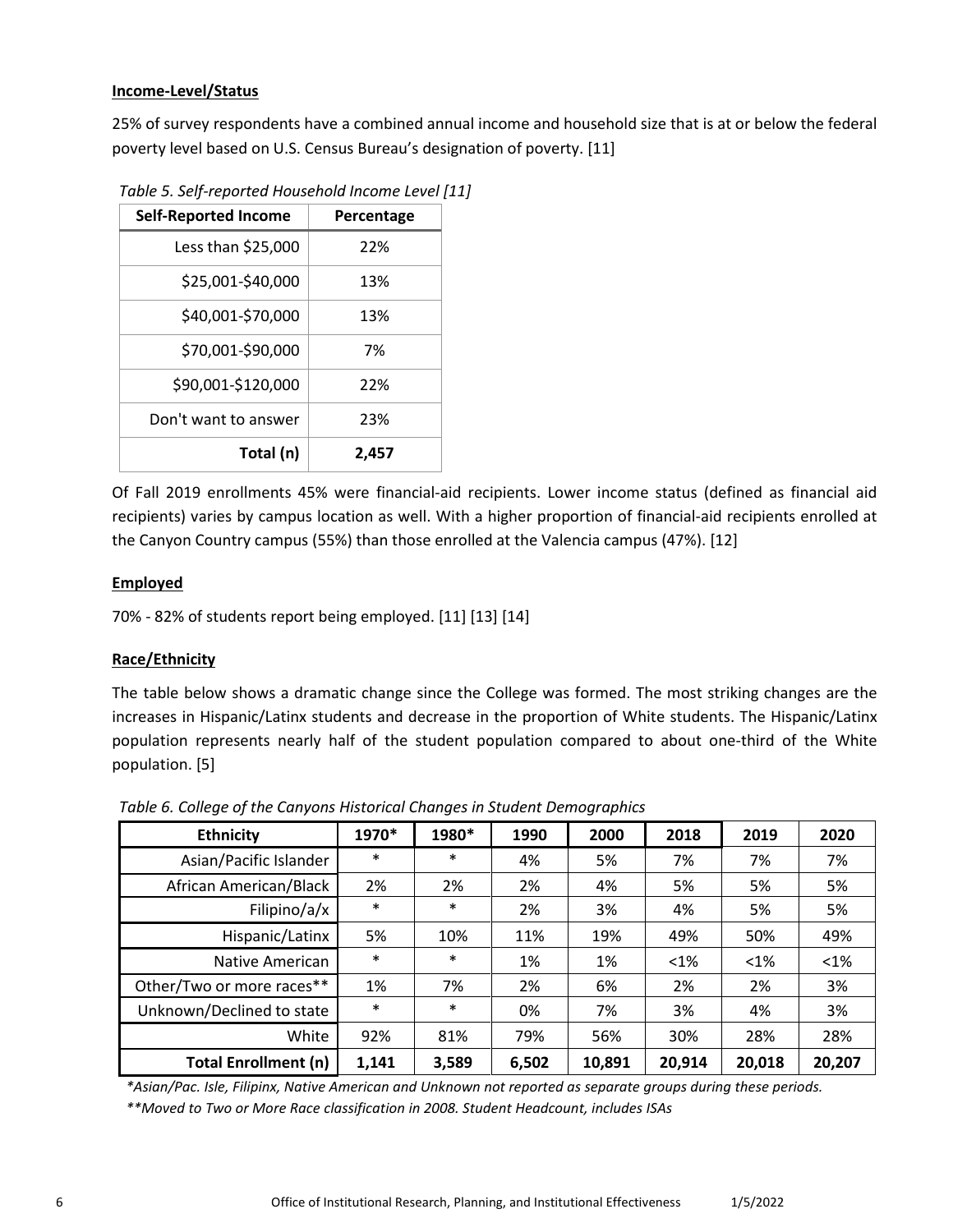#### <span id="page-6-0"></span>**Student vs. Faculty Demographics**

Faculty and students have similar demographics when it comes to gender with females making up 53% of faculty and 56% among students. With regard to race/ethnicity, white is the largest group represented among faculty (60%), whereas it represents 28% among students. The largest group among students is Hispanic/Latinx (51%), in contrast to 14% that this group makes up among faculty. [15]





# <span id="page-6-1"></span> *representation in the student population or other reference groups?* **9.** *Are there any areas where some student groups are not performing as expected based on their*

 The most recent analysis for the Student Equity & Achievement Plan and Local Goal Setting showed disproportionate impact (DI) (i.e., gaps in outcomes) for the following groups [1] [11]:

- Males have DI for Degree completion and transfer
- • African American/Black students have DI across all indicators with the exception of Transfer to four American/Black females, and males/females of other race/ethnicity groups). years, once disaggregated by gender, African American/Black, Males have D.I. for Transfer (vs. African
- • Hispanic/Latinx, Males have DI across 4 metrics: Retention (persistence fall to spring), Transfer-Level certificate or transfer), and Transfer to a four- year institution (vs. Hispanic/Latinx Females, and Math/English Completion in the first-year for first-time students, Vision Goal Completion (degree, males/females of other race/ethnicity groups).
- Students aged 30 and over have DI for all indicators measured.
- Foster Youth students have DI on Access, Retention and Math & English.
- First Generation, Males have DI for Transfer-Level Math/English Completion in the first-year.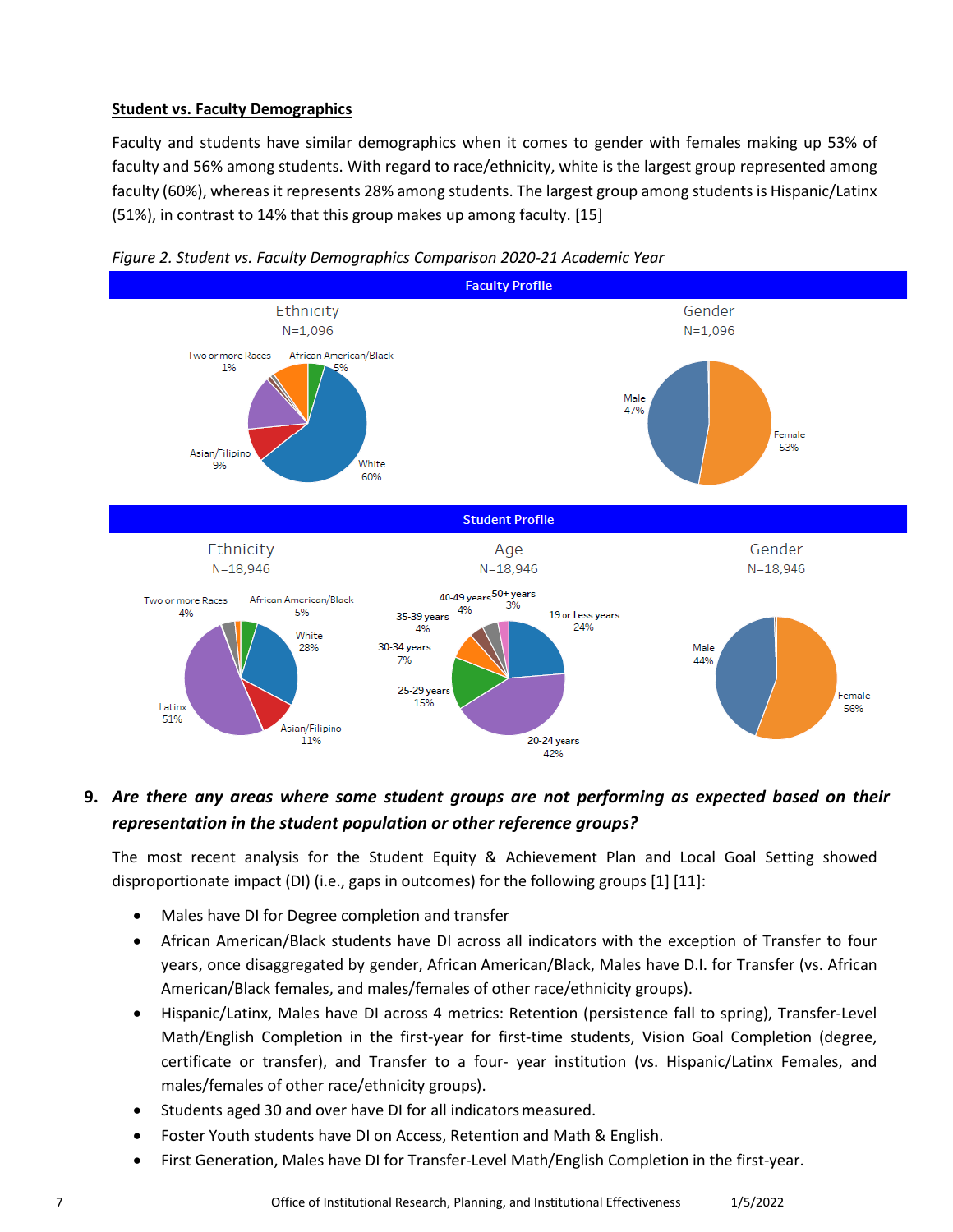- Hispanic/Latinx and African American/Black students are over-represented among the academic probation population.
- transportation, and financial insecure outcomes. And over-represented among being expected to contribute to the household income. • Hispanic/Latinx and African American/Black students are over-represented among food, housing,

# <span id="page-7-0"></span> **10.** *What percentage of students complete a comprehensive education plan by the end of their first year?*

 had a comprehensive education plan (either online or paper) by the end of the academic year (July 2019). [16] Among first-time students in 2018-19 (enrolled in fall, winter, spring or summer as of June 30) (N=4,125), 52%

# <span id="page-7-1"></span> **11.** *What percentage of students successfully complete transfer-level math and English?*

 The percentage of first-time students successfully completing both transfer-level math and English in their first year increased from 7% in 2014-15 to 13% in 2017-18. The goal for the College is to increase that percentage to 24% by 2021-22. [1]

 year, but higher than previous years (25% in Fall 2018; 14% in Fall 2017). [17] In their first, fall term, 38% of students who were enrolled in both English and math courses in Fall 2020, completed a transfer level course in both Math and English. This is slightly lower than the preceding Fall 2019



Figure 3. Percent Completing Transfer Math & English in their first term [18] [[19\]](#page-16-0) [[20](#page-16-0)]

# <span id="page-7-2"></span>**12.** *How has access to transfer-level math and English changed over time at College ofthe Canyons?*

Access to transfer-level math and English increased dramatically before AB705 with the College's change in placement using a Disjunctive model which used prior high school coursework and grade in math and English, and GPA. Effective Fall 2019 all incoming students had access to transfer-level math and English.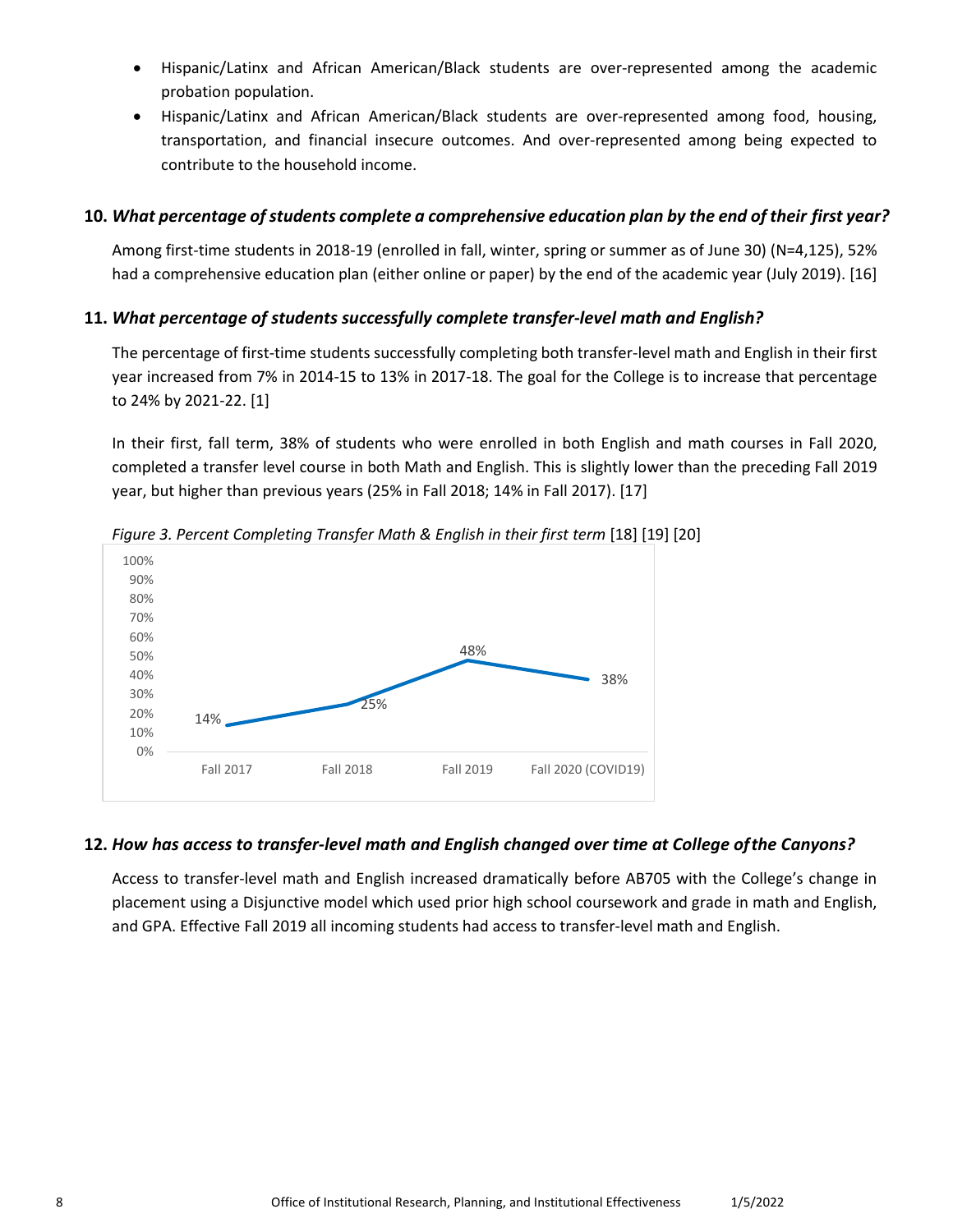*Figure 4. Access to Transfer-Level English [17]* 



 *Figure 5. Completion of Transfer-level Math, and English (respectively) [17]* 



# <span id="page-8-1"></span><span id="page-8-0"></span> **13.** *Counseling Services*

#### **How many see a counselor?**

- 95% of respondents used in-person, 11% used online. [21]
- 68% indicated that they've seen a general counselor for educational/personal/career advisement. [14]
- In 2017-18 49% among all enrolled utilized counseling services in a given academic year. [22]

#### <span id="page-8-2"></span>**Satisfaction with Advisement**

64% to 69% were satisfied with services received from Academic Counseling. [14] [23] [24]

Students report that the services they have received from the Academic Counseling office were helpful (65%), and counselors, program advisors, and peer advisors are available and accessible (63%). [14]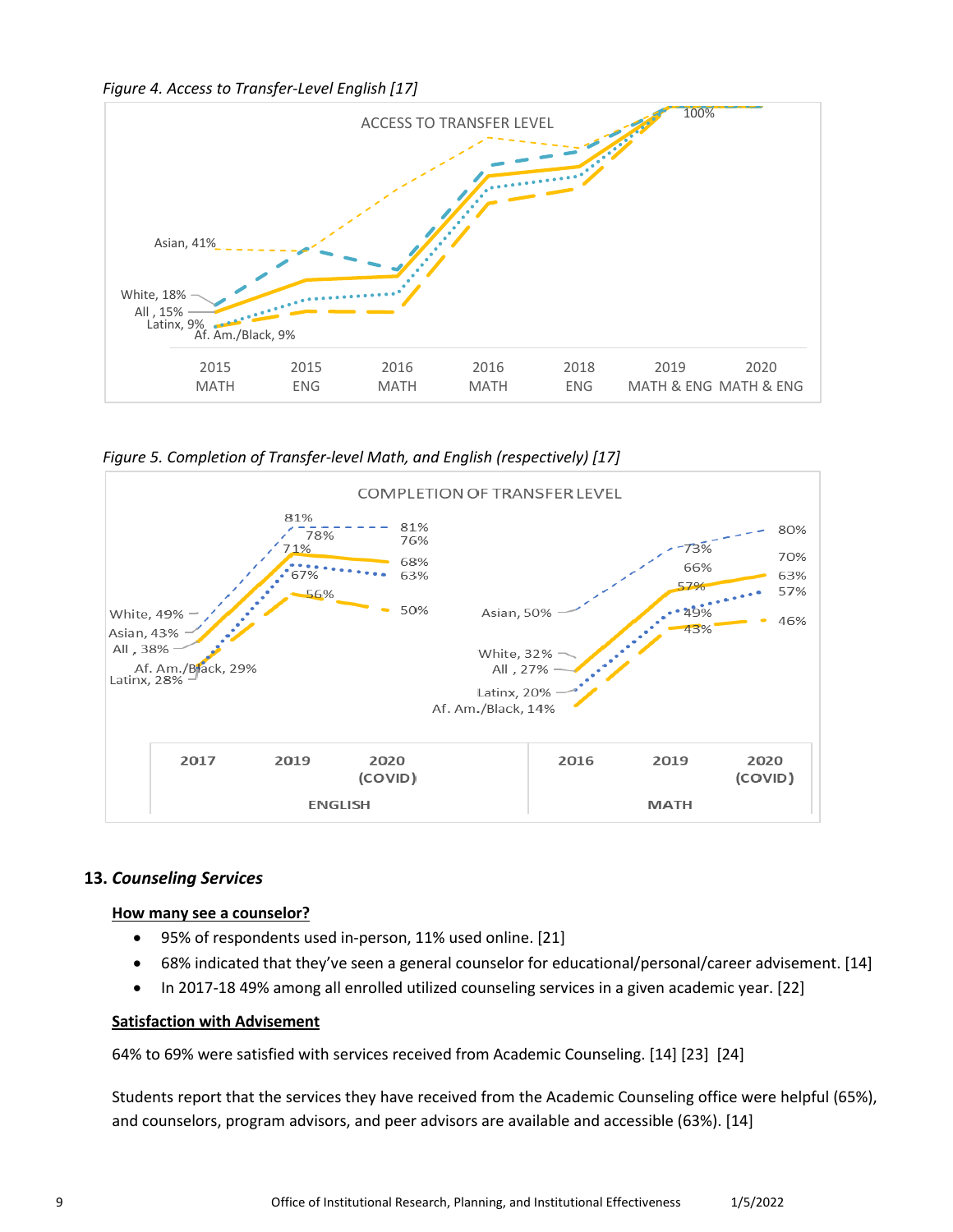personal, and program advisement in a courteous and supportive manner (69%). [14] Overall, student respondents indicated they agree or strongly agree that they've received educational,

#### <span id="page-9-0"></span>**14.** *How do students prefer to take their classes?*

Students prefer to take their classes online (44%), followed by both in-person and online/no preference (36%), and in-person (21%). [23]

#### <span id="page-9-1"></span>**15.** *Why do students attend classes?*

 Students attend classes primarily to get a degree/certificate, followed by to figure out what they want to do next and to get a job. [23] [25]

# <span id="page-9-2"></span>**16.** *Have students received the COVID-19 vaccine? What impact has the vaccination and/or testing requirement had on their decision to enroll?*

Nearly 80% of the student respondents are vaccinated as of Fall 2021. [25]

 weekly to attend in-person classes does not impact their decision to enroll, while a little more than 20% indicated that it leads them to prefer online classes only. [25] More than half of the students that responded indicated that the requirement to be vaccinated or to test

### <span id="page-9-3"></span>**17.** *What impact has the mask mandate had on students?*

 Of the student respondents that have taken in-person classes since the mask mandate was put into place, 25% that the mandate has had no impact on their instructional experience. Nearly 20% indicated that they had a of the respondents indicated that they feel safer with the mask mandate in place. More than 20% indicated diminished ability to read facial expressions in class. [25]

### <span id="page-9-4"></span>**18.** *What factors are most important to students when deciding to enroll?*

The most important factors to students when deciding to enroll are the availability of classes and the times they need them, clear degree/certificate requirements, helpfulness of the faculty/staff, and access to services (e.g. Admissions, Financial Aid, Counseling, Veterans, MESA, etc.). [25]

### <span id="page-9-5"></span>**19.** *Were students satisfied with services offered during COVID19 operations?*

 Counseling, Admissions & Records, Financial Aid, and Student Business Office. Sources: [25] [26] The majority of students indicated that services were "better than before" remote operations with regard to

## <span id="page-9-6"></span> **20.** *Barriers: What obstacles do students face during their time at COC?*

The most consistent and common college-related obstacles are:

- Availability of courses
- Costs of college (fees, books, supplies, etc.)
- Availability of class at a time when it's needed
- Work conflicts/pressures
- • Financial Hardship
	- $\circ$  25% report "a lot" of concern about their ability to pay for college.

Sources: [13] [23] [24] [27]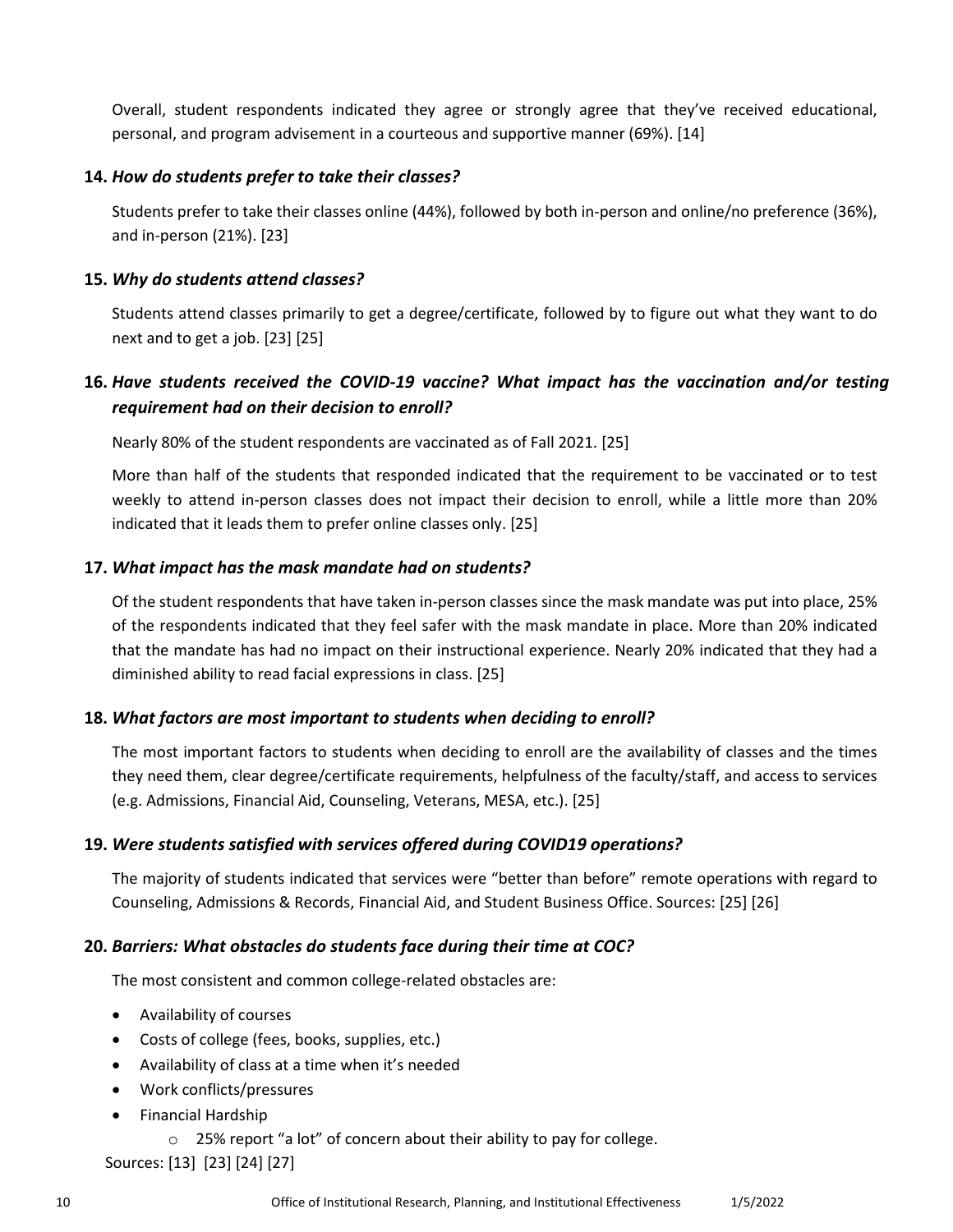While not among the most commonly selected obstacles, COC's proportion of Housing (10%), Food (32%), Transportation (21%) insecure students is comparable to statewide data.

Food insecurity: 23% of surveyed students reported being hungry but did not eat.

2 out of 3 food insecure students report "a lot" of concern about paying for college.

 41% of survey respondents report being expected to contribute to household income, of those who were food insecure 60% were expected to contribute to household income.

 While the majority of students report having supportive parents (83%), parent understanding of academic obligation, and support for pursuit of higher education is lower (63%) among food insecure students. [11]

# <span id="page-10-0"></span> **21.** *Special Population Students*

 *Table 7. Unduplicated Student Count: Annual and Fall Term [3] [4] [28]* 

| <b>Special Populations</b>                                                              | <b>Fall 2016</b>         | <b>Fall 2017</b>         | <b>Fall 2018</b> | <b>Fall 2019</b> | <b>Fall 2020</b> |
|-----------------------------------------------------------------------------------------|--------------------------|--------------------------|------------------|------------------|------------------|
| CalWORKs - California Work                                                              | 134                      | 117                      | 108              | 79               | 60               |
| Opportunity & Responsibility to Kids                                                    |                          |                          |                  |                  |                  |
| <b>CARE - Cooperative Agencies Resources</b>                                            | 27                       | 23                       | 16               | 17               | 8                |
| for Education                                                                           |                          |                          |                  |                  |                  |
| <b>CCAP - College and Career Access</b>                                                 | --                       | --                       | --               | --               | 471              |
| Pathways                                                                                |                          |                          |                  |                  |                  |
| <b>Academic Accommodations Center</b><br>(formerly DSPS)                                | 818                      | 1,026                    | 922              | 975              | 654              |
| <b>EOPS - Extended Opportunity Programs</b><br>& Services                               | 452                      | 446                      | 402              | 427              | 321              |
| Ex-offender                                                                             | $\overline{\phantom{a}}$ | $\overline{\phantom{a}}$ | 17               | 24               | $\overline{2}$   |
| <b>First Generation</b>                                                                 | 5,219                    | 4,086                    | 4,057            | 3,987            | 3,746            |
| <b>Foster Youth</b>                                                                     | 171                      | 185                      | 179              | 94               | 88               |
| Homeless                                                                                | $\overline{\phantom{a}}$ | $\overline{\phantom{a}}$ | 3                | 12               | 11               |
| Incarcerated                                                                            | 17                       | 77                       | 81               | 103              | 72               |
| MCHS - Middle College High School<br>Program (Academy of the Canyons)                   | 407                      | 405                      | 411              | 404              | 414              |
| MESA - Mathematics, Engineering, and<br><b>Science Achievement</b>                      | 144                      | 132                      | 139              | 139              | 119              |
| ASEM - Achievement in a<br>Science, Engineering, or<br>Mathematics (Friends of<br>MESA) |                          |                          | 49               | 59               | 60               |
| <b>Special Admit</b>                                                                    | 971                      | 1,150                    | 1,386            | 1,639            | 1,671            |
| Veteran                                                                                 | 401                      | 376                      | 346              | 323              | 263              |
| <b>FYE</b>                                                                              | $\ast$                   | 262                      | 341              | 953              | 1,381            |
| FYE <sub>2</sub>                                                                        | $\ast$                   | $\ast$                   | 197              | 309              | 635              |

*-- indicates data not available* 

*\*FYE/FYE2 did not exist during those years*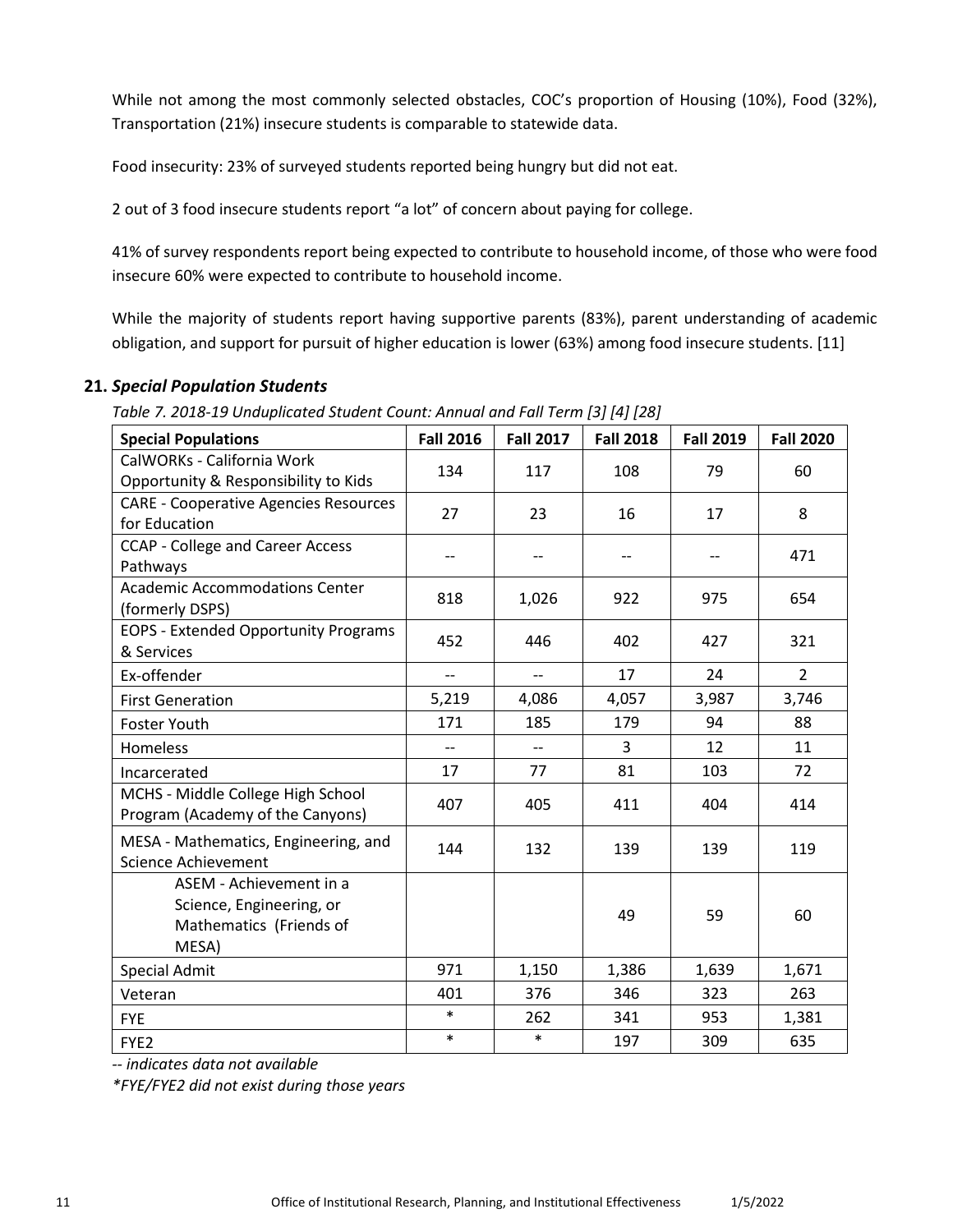#### <span id="page-11-0"></span>**AB540 Students**

Across the three fall terms 2018, 2019, and 2020 there was an average of 309 students with an AB 540 status. Table7 below illustrates the number of AB 540 students per fall term. They have consistently comprised approximately 2% of the headcount in the last three fall terms. [29]

*Table 8. Designated AB540 Students by Fall Terms [10]* 

|                           | <b>Fall 2018</b> | <b>Fall 2019</b> | <b>Fall 2020</b> |
|---------------------------|------------------|------------------|------------------|
| <b>AB540 Students (n)</b> | 365              | 305              | 258              |

#### <span id="page-11-1"></span>**Adult Learners**

Students aged 50+ are less likely to see Counselors. [22]

Students aged over 25 were over-represented within our housing insecure population. [11]

#### <span id="page-11-2"></span>**Athletes**

Success rates of student athletes are relatively the same compared to the general student population who are enrolled in similar classes. [30]

- GPA is slightly higher among student athletes in comparison to the general student population [31].
- general student population [4] [32]. • African American/Black students represent 19% of student athletes, whereas they represent 6% of

#### <span id="page-11-3"></span>**MESA**

MESA students who are Hispanic/Latinx and/or low-income have 95% 'good standing' (GPA) rate [33].

### <span id="page-11-4"></span>**EOPS**

Nearly half of the respondents indicated that they are aware of EOPS among on-ground and online general student population. [23] [24] [27]

EOPS students perform at a higher, or comparable level to the general student population. [34]

• Higher Persistence Rates, Higher rates of returning to 'Good Standing' after Academic Probation, Similar Cumulative GPA, Similar Completion Rates (Degree/Certificate)

CalWORKs students are overrepresented among Academic Probation population. [22]

### <span id="page-11-5"></span>**Race/Ethnicity in Special Populations**

Ethnic composition among special populations varies from the composition among all enrolled (Fall 2019). For example, Asian is represented two times the rate within MESA (12%) compared to all enrolled (6%). Black/African American are represented five-times the rate within athletes (20%) compared to their representation among all enrolled (4%). Hispanic/Latinx are represented at 1.5 times higher within EOPS (64%) and MESA (63%) than their representation among all enrolled (43%). [12]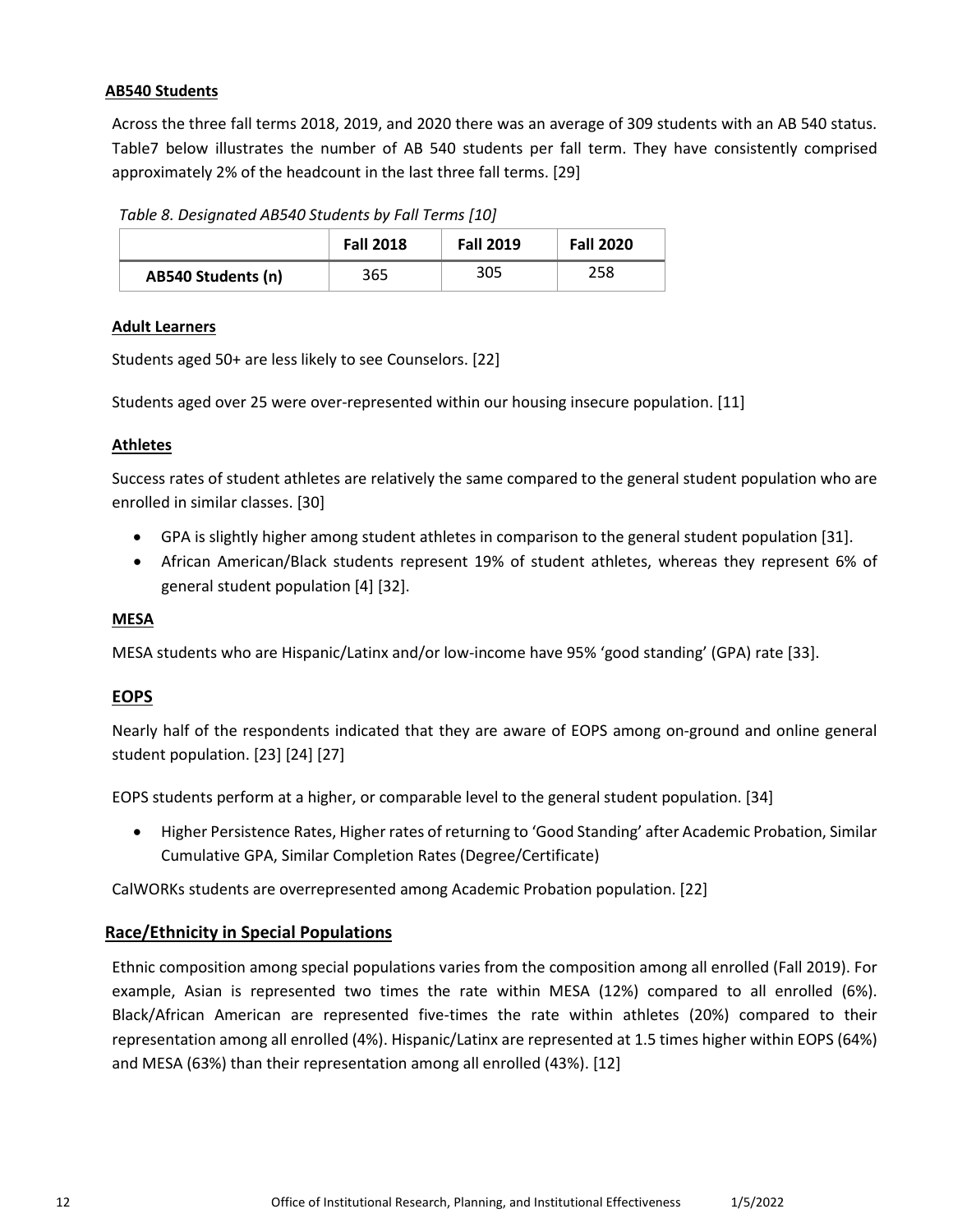

*Figure 6. Ethnic Composition of Special Populations Fall 2019* 

*\*Fall 2019 Data Excludes ISAs* 

### <span id="page-12-0"></span>**Dual /Concurrently Enrolled**

Overall, Academy of the Canyons (AOC) students have higher retention and success rates compared to other concurrently enrolled students and all other COC students. Success and retention rates for AOC students in Fall 2020 remain high at 97% and 94%, respectively, despite the challenges related to COVID-19. [35]

Hart District students who were concurrently enrolled in Fall 2019 had a success rate ranging from 81% to 93% depending on high school. [36]

### <span id="page-12-1"></span>**Academic Accommodations Center (formerly DSPS)**

55% of student respondents reported awareness. [27]

Out of 176 surveyed, most of the respondents either agreed or strongly agreed that they were aware of the available resources to help them succeed at COC (92%), and were using these resources (90%). Most also agreed or strongly agreed (89%) that faculty were supportive of their use of accommodations from the DSPS office. [37]

AAC students are overrepresented among Academic Probation population. [22]

# <span id="page-12-2"></span>**22.** *BANC Awareness & Use of Services*

22% of survey respondents are aware of the BANC while only 14% of low food security respondents are aware of the BANC. [11]

While only 37% of general survey respondents say they would use the BANC 75% of low food security respondents report they would use the BANC. [11]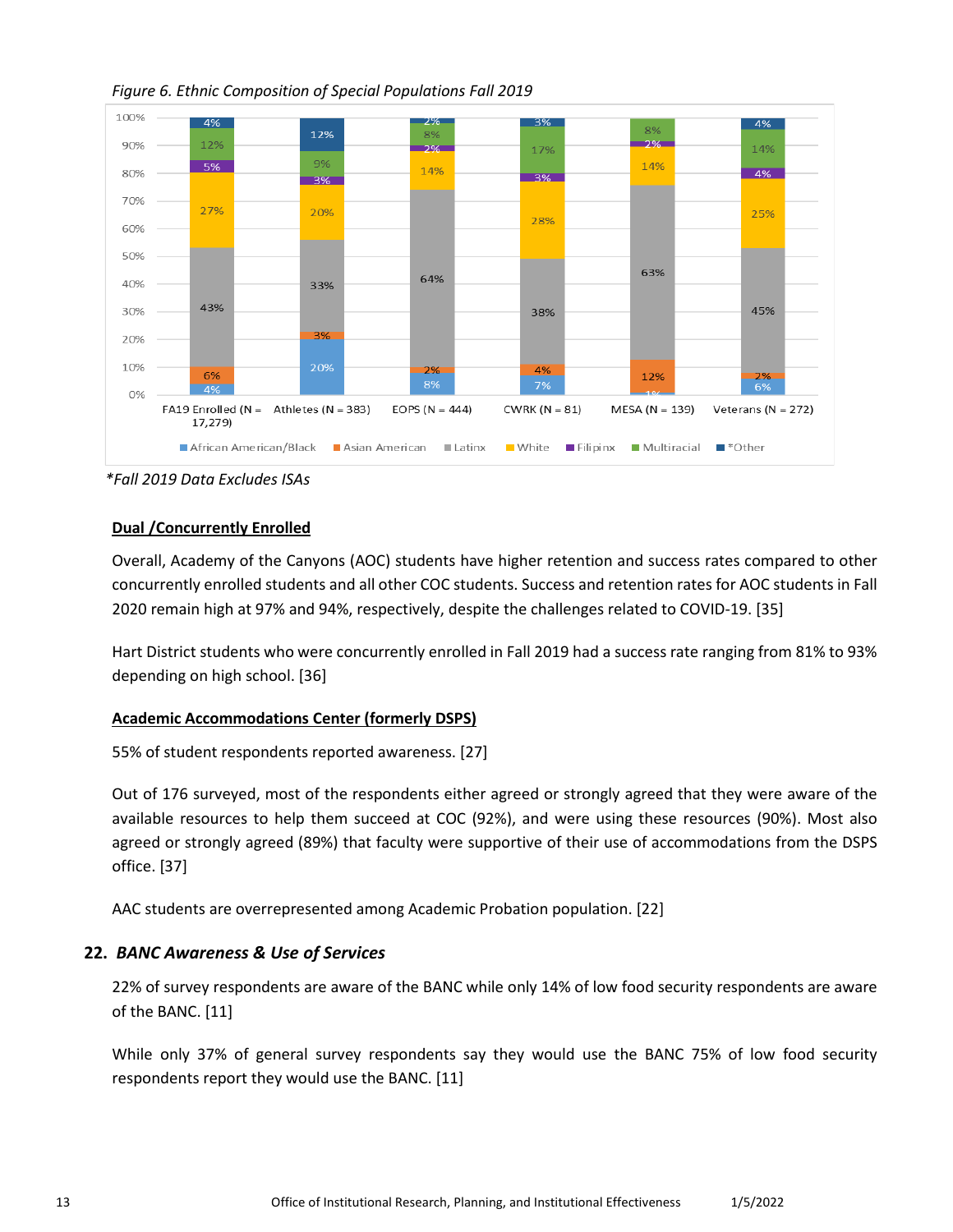

 *Figure 7. Awareness and Use of Food Pantry between the Full Sample of Respondents and the Low Food Security Respondents* 

# <span id="page-13-0"></span> **23.** *Graduation Statistics*

The graduating class of 2021 had 2,360 students (vs. 2,427 in the previous year).

#### <span id="page-13-1"></span>**20 years of graduates (2000 to 2020) [38]**

Over the last 20 years a total of 28,339 Degrees/Certificates were awarded, to a total of 24,571 graduates.

#### <span id="page-13-2"></span>**Age:**

 The oldest age in the class of 2000 was 57 years of age while the oldest age in the class of 2020 was 81. The oldest age to ever graduate was 99 years of age in the class of 2015.

#### <span id="page-13-3"></span>**Ethnicity:**

 Whereas Hispanic/Latinx students represented 14% of graduates in 2000, in 2020 Hispanic/Latinx students represent 45% of Class of 2020, an increase of 212%.

 Whereas Filipino/a/x students represented 3% of graduates in 2000, in 2020 they represent 6% of the class of 2020, that is a 100% increase.

 Whereas Asian American students represented 4% of graduates in 2000, in 2020 they represent 7% of the class of 2020, a 69% increase.

 Whereas African American/Black students represented 3% of graduates in 2000, in 2020 they represent 4.2% of the class of 2020, a 24% increase.

#### <span id="page-13-4"></span>**24.** *How many current Employees were Students at COC?*

Overall, 73% of current COC employees (Fall 2021) were enrolled in at least one course at COC. Part-time faculty had the highest percentage who were enrolled at COC (82%), followed by Classified/Confidential (68%), and full-time faculty (60%). [39]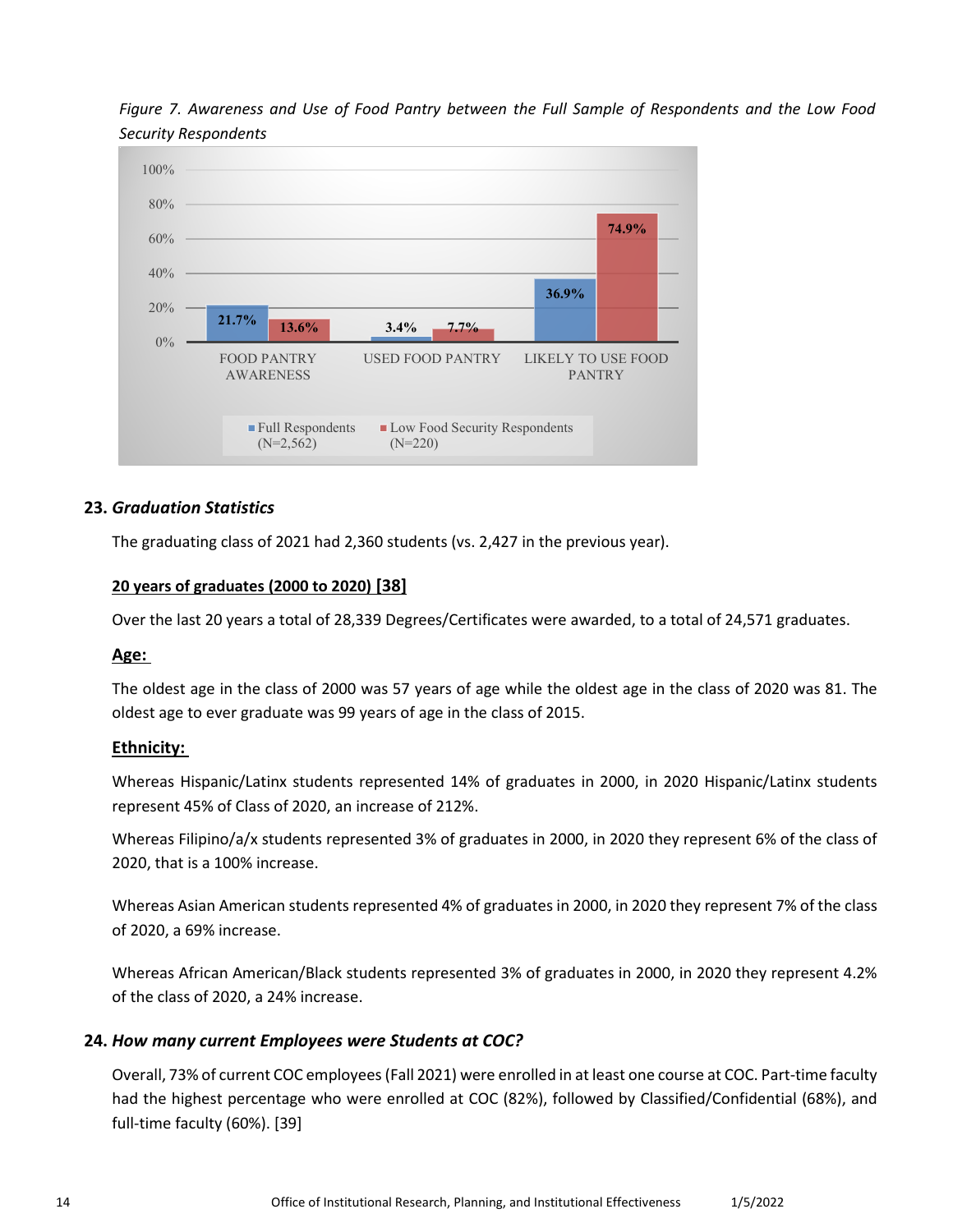| <b>Employee Category</b>                              | <b>Current Employee</b><br>Who is Former<br>COC Student (n) | <b>Total in Current</b><br>Employee<br>Category (n) | % of Current<br><b>Employees Who</b><br>Were Former COC<br>Students |
|-------------------------------------------------------|-------------------------------------------------------------|-----------------------------------------------------|---------------------------------------------------------------------|
| Adjunct                                               | 756                                                         | 922                                                 | 82%                                                                 |
| <b>Full-Time Faculty</b>                              | 133                                                         | 220                                                 | 60%                                                                 |
| Educational/Classified Administrator                  | 35                                                          | 96                                                  | 36%                                                                 |
| <b>Classified Represented/Classified Confidential</b> | 226                                                         | 331                                                 | 68%                                                                 |
| <b>Total</b>                                          | 1,150                                                       | 1,569                                               | 73%                                                                 |

*Table 9. Current Employees Who Are Former COC Students: Fall 2021 (Number and Percentage)* 

 *Note: Data reflect the primary position. For example, a permanent, full-time employee who also teaches as an adjunct faculty member is reflected in their primary, full-time position when the data are disaggregated.* 

# **Other Notable Highlights**

The college has been named a 2021 Equity Champion of Higher Education in *The Hispanic Outlook in Higher Education Magazine* 

Over a 5-year period, there has been a 163% increase in the number of Hispanic students earning an Associate's Degree for Transfer (185 to 486 students), with a 5% increase in the number of Hispanic students seeking a Degree/Transfer goal. [ [7]

\* limited to Degree/Transfer seeking Hispanic students (2015-16 thru 2019-20)

The college was ranked nationally No. 19 in *The Hispanic Outlook in Higher Education Magazine* for enrolling the largest number of Hispanic students. The magazine rankings for the Top 100 Community Colleges for Hispanics were based on the National Center for Education Statistics (NCES) Integrated Postsecondary Education Data System (IPEDS).

According to the data, the college had a Hispanic population of 15,528 students, totaling 47 percent of the total student enrollment, which was 32,974 in the year 2019-20.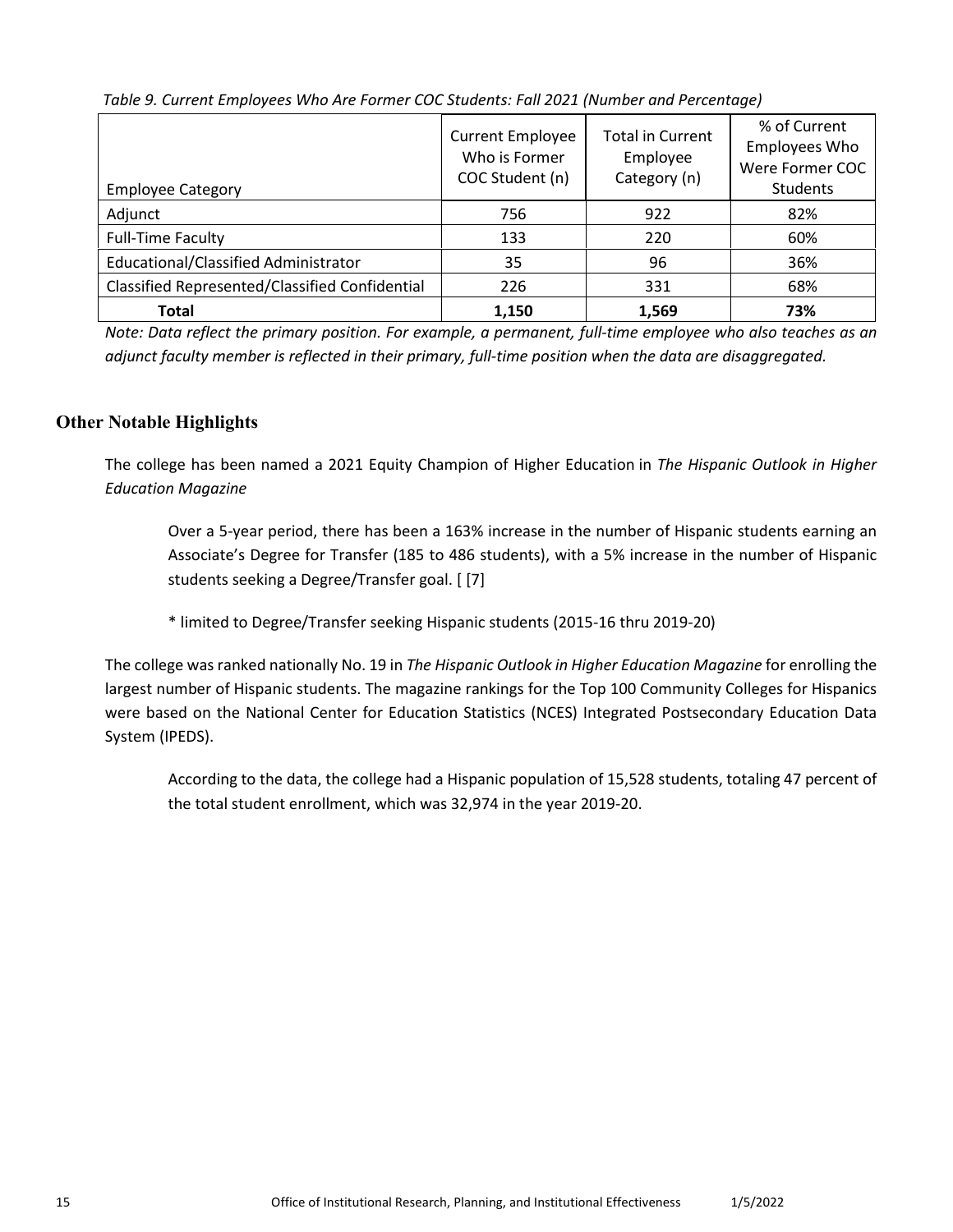#### References

| $[1]$                                                                                                                                                                                         | Student Equity and Achievement Plan 2018-2019.                                                                                    |
|-----------------------------------------------------------------------------------------------------------------------------------------------------------------------------------------------|-----------------------------------------------------------------------------------------------------------------------------------|
| $[2]$                                                                                                                                                                                         | P. Saxena, Title V HSI Grant Outreach Objective, 2020.                                                                            |
| $[3]$                                                                                                                                                                                         | California Community College Chancellor's Office, Datamart.                                                                       |
| $[4] % \includegraphics[width=0.9\columnwidth]{images/TrDiS-Architecture.png} % \caption{The figure shows the results of the estimators in the left and right.} \label{TrDiS-Architecture} %$ | Institutional Data Analysis (UST/USX referential files and Informer reports).                                                     |
| $[5]$                                                                                                                                                                                         | Santa Clarita Community College District 2020-21 Fact Book.                                                                       |
| [6]                                                                                                                                                                                           | CAL Pass Plus Launchboard.                                                                                                        |
| [7]                                                                                                                                                                                           | California Community College Chancellor's Office, Student Success Metrics.                                                        |
| [8]                                                                                                                                                                                           | C. Parker and D. Meuschke, Annual Student Survey of Online Students Spring 2021, Forthcoming.                                     |
| [9]                                                                                                                                                                                           | V. Manzo, P. Saxena, D. Meuschke and B. Gribbons, LGBT Demographics of COC Applicants and<br>Students (Research Brief 170), 2018. |
| $[10]$                                                                                                                                                                                        | Santa Clarita Community College District Educational Facilities Master Plan.                                                      |
| $[11]$                                                                                                                                                                                        | V. Manzo and D. Meuschke, Basic Needs Center Survey: Spring 2019 (Numbered Report 322),<br>2019.                                  |
| $[12]$                                                                                                                                                                                        | V. Manzo and D. Meuschke, Title V: Student Demographics and Special Populations by Campus<br>Location (Research Brief 212), 2020. |
| $[13]$                                                                                                                                                                                        | P. Saxena and D. Meuschke, Completion Exit Survey 2016 & 2017, Forthcoming.                                                       |
| $[14]$                                                                                                                                                                                        | C. Parker, D. Meuschke and B. Gribbons, Guided Pathways Student Survey: Spring 2018<br>(Numbered Report 317), 2018.               |
| $[15]$                                                                                                                                                                                        | Santa Clarita Community College District Tableau Data Visualization Faculty vs. Student<br>Demographics.                          |
| $[16]$                                                                                                                                                                                        | P. Saxena and J. Temple, Title V HSI Grant, Online Ed Objective Plan Y5 Annual Report, 2019.                                      |
| $[17]$                                                                                                                                                                                        | P. Saxena and V. Manzo, Math & English Completion AB705 Fall 2020 Update (Research Brief<br>225), 2020.                           |
| $[18]$                                                                                                                                                                                        | J. Brezina, P. Saxena, D. Meuschke and B. Gribbons, Math Cut Score Changes: Placement and<br>Success (Research Brief 110), 2016.  |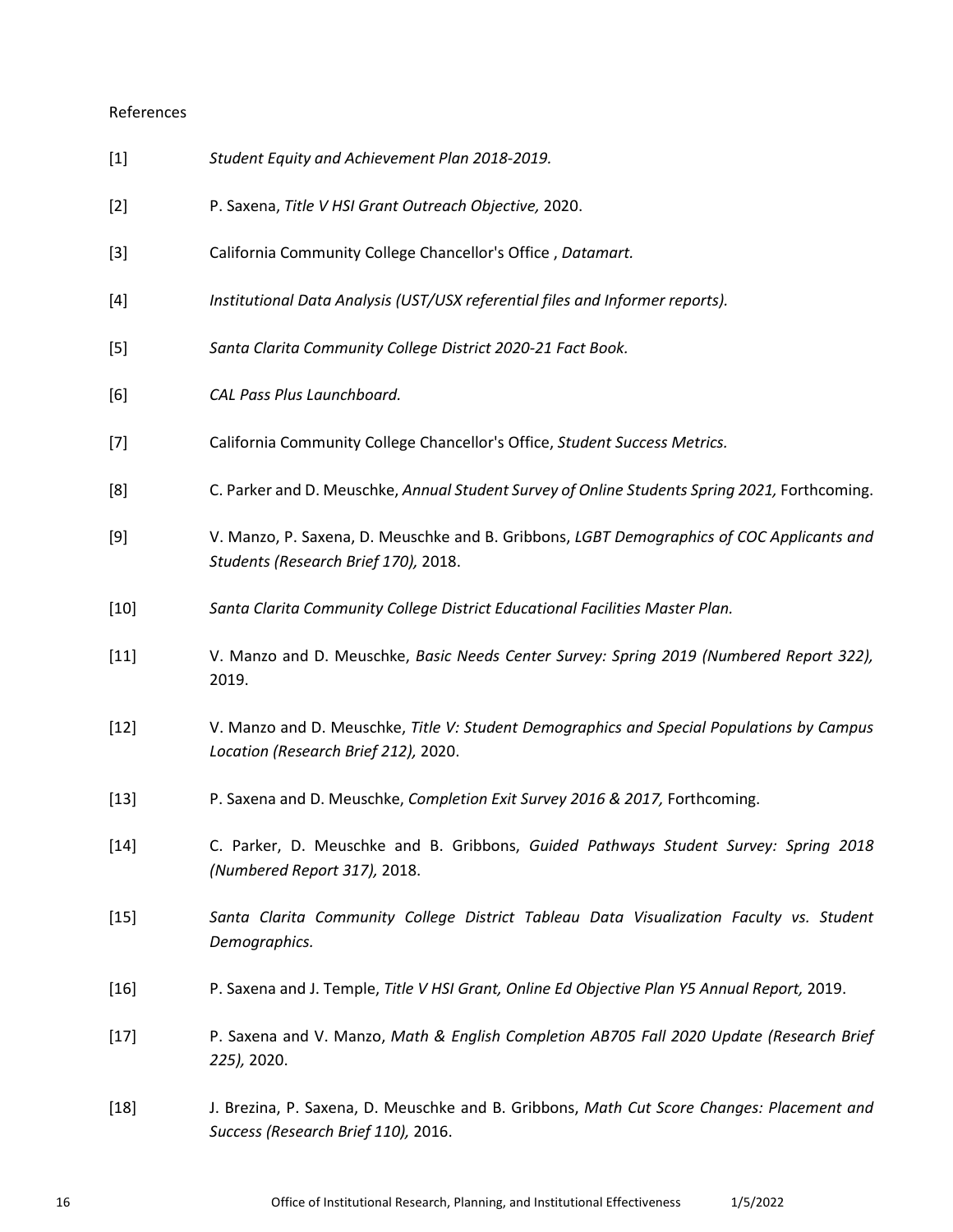<span id="page-16-0"></span>

| $[19]$ | J. Brezina, P. Saxena, D. Meushke and B. Gribbons, English Placement and Equity Implications<br>(Research Brief 114), 2016.          |
|--------|--------------------------------------------------------------------------------------------------------------------------------------|
| $[20]$ | P. Saxena, D. Meuschke and B. Gribbons, Math Disjunctive-Mixed Placements (Research Brief<br>120), 2017.                             |
| $[21]$ | A. LeValley, D. Meuschke and B. Gribbons, Annual Student Survey of Online Classes: Spring 2018<br>(Numbered Report 319), 2018.       |
| $[22]$ | V. Manzo, D. Meuschke and B. Gribbons, Demographics of Students Receiving Counseling<br>Services (Research Brief 181), 2019.         |
| $[23]$ | C. Parker and D. Meuschke, Student Survey - Summer 2021: COVID-19 and the Vaccine (Research<br>Brief 226), 2021.                     |
| $[24]$ | A. LeValley, D. Meuschke and B. Gribbons, Annual Student Survey - Instruction: Spring 2016<br>(Numbered Report 309), 2017.           |
| $[25]$ | C. Parker and D. Meuschke, College of the Canyons Student Survey: Fall 2021, Forthcoming.                                            |
| $[26]$ | P. Saxena and D. Meuschke, COVID19 Student Survey Spring 2020 Access to Services (Research<br>Brief 207), 2020.                      |
| $[27]$ | A. LeValley, D. Meuschke and B. Gribbons, Annual Student Survey - Student Services: Spring 2016<br>(Numbered Report 308), 2017.      |
| $[28]$ | COC Institutional Data Fall Term Student Types (Informer Report), 2021.                                                              |
| $[29]$ | V. Manzo and D. Meuschke, AB 540 Students and STEM Profiles (Research Brief 217), 2021.                                              |
| $[30]$ | C. Parker, D. Meuschke and B. Gribbons, Academic Profile of Student Athletes at COC (Research<br>Brief 184), 2017.                   |
| $[31]$ | P. Saxena, D. Meuschke and B. Gribbons, Student Athlete GPA Pre- Post-Student Athlete<br>Academic Mentor (Research Brief 127), 2017. |
| $[32]$ | P. Saxena, D. Meuschke and B. Gribbons, Student Athletes Basic Skills and Demographics Analysis<br>(Research Brief 94), 2016.        |
| $[33]$ | AIMS2 Grant APR Report 3 Cohorts 2017, 2018, 2019.                                                                                   |
| $[34]$ | P. Saxena and D. Meuschke, EOPS Evaluation (Ad Hoc Report), 2019.                                                                    |
| $[35]$ | C. Parker, D. Meuschke and B. Gribbons, Academy of the Canyons (Evaluation Brief 56), 2019.                                          |
| $[36]$ | P. Saxena and D. Meuschke, Hart District Concurrent Enrollment & Success Trends: 2015-2019                                           |